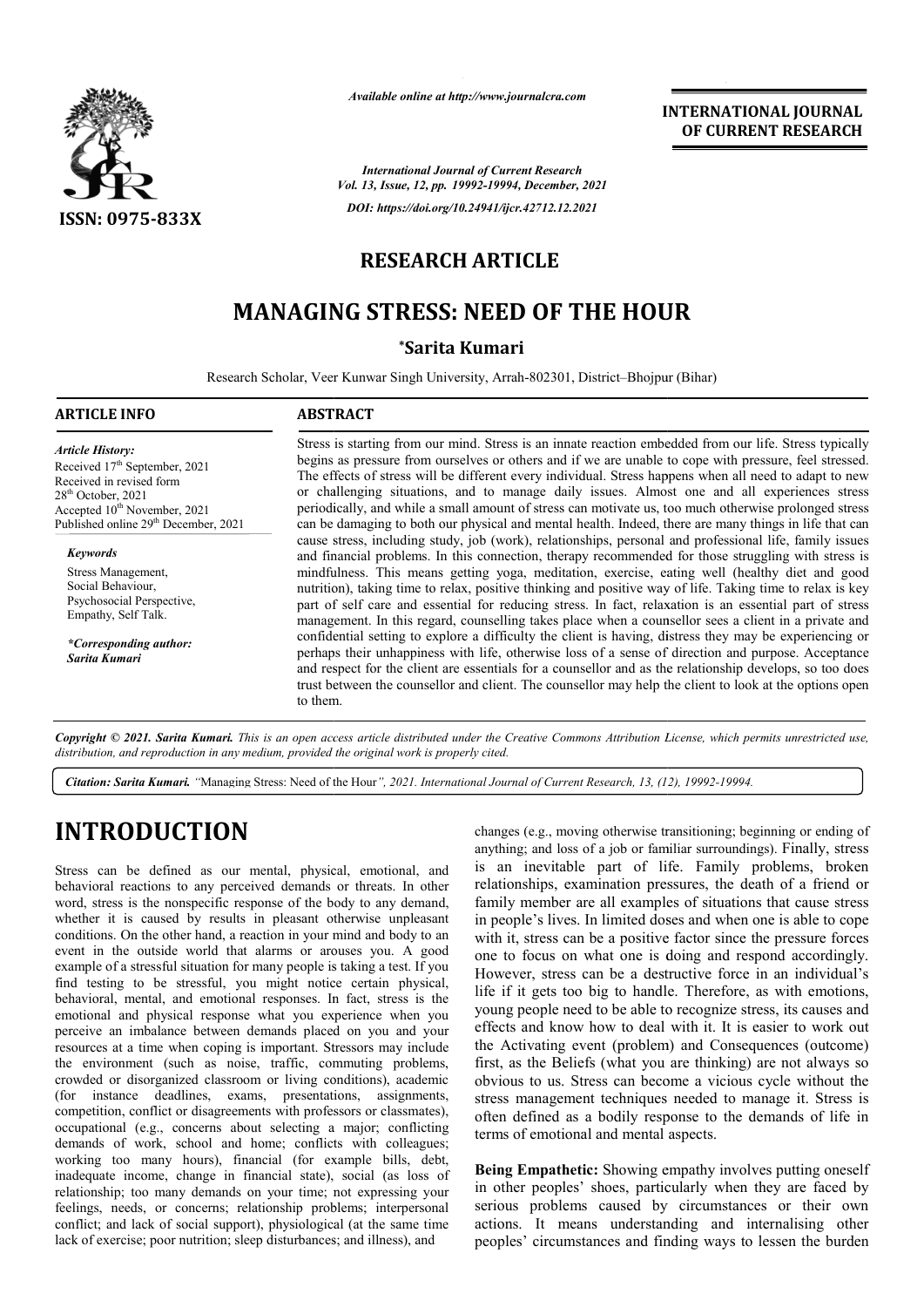by sharing with them rather than condemning or looking down on (or even pitying which is another form of looking down on people) them for whatever reason. Thus empathy also means supporting the person so that they can make their own decisions and stand on their own feet as soon as possible.

**Managing Stress for Effective Living and Positive Self Talk:** Counselling is continues process. Counselling denotes an extensive variety of procedures for helping individuals and group to achieve adjustment, for instance, giving help in finding solutions to problems and healing discussion. It aims at making an individual self sufficient, self directed and to adjust themselves efficiently to the demands of a betterment and meaningful (balancing) life. According to Rogers, an effective counselling consists of a definitely structured permissive relationship which allows the client to gain an understanding of him to a degree which enables him to take positive steps in the light of his new orientation. A counsellor performs several roles such as counselling, education, awareness campaign, planning for the spread of the information, policy making matters and suitable choices. A counsellor assists individuals that have been infected with the virus to overcome the psychological stress, mental trauma and put in place various coping mechanisms (skills) to help the individual lead as normal a life as possible. A counsellor also plays an active role in setting up and running awareness campaigns at various levels in all spheres of life. They are responsible for educating the broader population and high risk groups about the virus and on how to protect themselves against infection. Counselling sessions are confidential and mostly involve the participation of a single client and a single caregiver (provider). The client has an absolute right to confidentiality and/or anonymity unless and until the client decides otherwise.

Overall, counselling is a dynamic process for mental wellbeing in modern era. The counsellor has to quickly understand the client's state of mind, counselee concerns, worries, level of confidence and ability to coping with crisis. In addition the counsellor has to proceed according to the needs of the client. The counsellor may have to change the counselling approach as per the client's response in all prospect of life. The counsellor should appear to be actively participating in understanding the client's dilemma by reflection of feeling, questioning and paraphrasing. On the whole, counselling is continues process and a face-to-face communication with the client or couple in order to help them arrive at voluntary, informed decisions and continues the process. It is somewhat different from suitable choice, in which you try to solve a client's problem by giving information and your personal opinion. Counselling requires a set of specific skills designed to facilitate informed decision making. GATHER guide to counselling to facilitate informed decision-making. The approach to counselling called Greet, Ask, Tell, Help, Explain, and Return (GATHER) has documented effectiveness (See Table 1). Other approaches offer guidelines on responding to a client's feelings, "active listening", talking about comfortably and advising without being controlling. Ultimately, thinking about potential problems can help to work around them to deliver an effective service. On the other hand, counselling is a developmental process, in which one individual (the counsellor) provides to another individual or group (the client/counselee), guidance and encouragement, challenge and inspiration in creatively managing and resolving practical, personal and relationship issues, in achieving goals, and in self realisation.

Counselling is also a two way affair involving both the counselee and the counsellor. Indeed, counselling is a process of helping an individual to develop a mutual trust relationship between the counselee and the counsellor. The way one talks to oneself can really impact one's confidence and selfrealisation. Positive self talk means the act or practice of talking positively to oneself, either aloud or silently and mentally. It's like having an optimistic voice in your head that always looks on the bright side. Cognitive-behavioural interventions are designed to help people live longer, feel better and avoid having self-defeating thoughts. Overall, the individual thoughts as a cognitive (thinking) process and cognitive strategies with free mindset are dependents on situation. It is based on the theory that changes in our emotions and behaviours are determined by our thoughts about events that occur. People are often disturbed by their view or perception of events rather than the events themselves. Positive thinking and optimism can be effective management tools for every individual. Positive self talk makes a person feel good about him or herself as such self talk is an internal dialogue also. It's influenced by your sub conscious mind, and it reveals your thoughts, beliefs, questions, ideas and so on.

The present era is known as "information era". Information is passing with lightning speed with many tools that are available for communication. Communication refers to transfer of information from sender to receiver, in a form that can be understood by the receiver. Communication has many purposes to serve. It is an essential aspect of our everyday life. Communication message for a community driven, development project require a well-defined knowledge, competence, skill and specific sensitivities towards the message and to the audience it is designed for. A message through appropriate medium to a group of receivers will lead to behavior change. The psychological aspect of necessary Social Behaviour and Communication Change (SBCC) is essential for a client. SBCC engages key stakeholders for a sustainable change and creates an enabling environment for a dialogue, induce behavior and initiate desired social change. Counsellors must judge how best each client will respond to changing at-risk behaviours. There is no set formula that will ensure changes in behaviour. As a result, each client must be assessed to ascertain which counselling and motivational methods will be most effective. Generally, clients respond to support, encouragement and motivation. On the other hand, some clients respond better when challenged and confronted with their risk behaviours.

The crucial role of SBCC is creating the "enabling environment", communication to build trust among stakeholders, assess the situation and explore the option for a sustainable change. The major challenge for SBCC is the lack of clarity, and the limited understanding that the communication experts display at various stages of communication. Strategic application of SBCC involves elements of communication, related skill, information dissemination, community mobilisation and the relevance of message to the specific situation. Finally, counselling is a confidential dialogue between an individual and a counsellor. It aims to provide information and bring about behaviour change in the individual. It also enables the individual to take a decision and to understand. Counselling includes the assessment of an individual's. More importantly, counselling is intended to address the physical, social, psychological and spiritual needs of the individual.